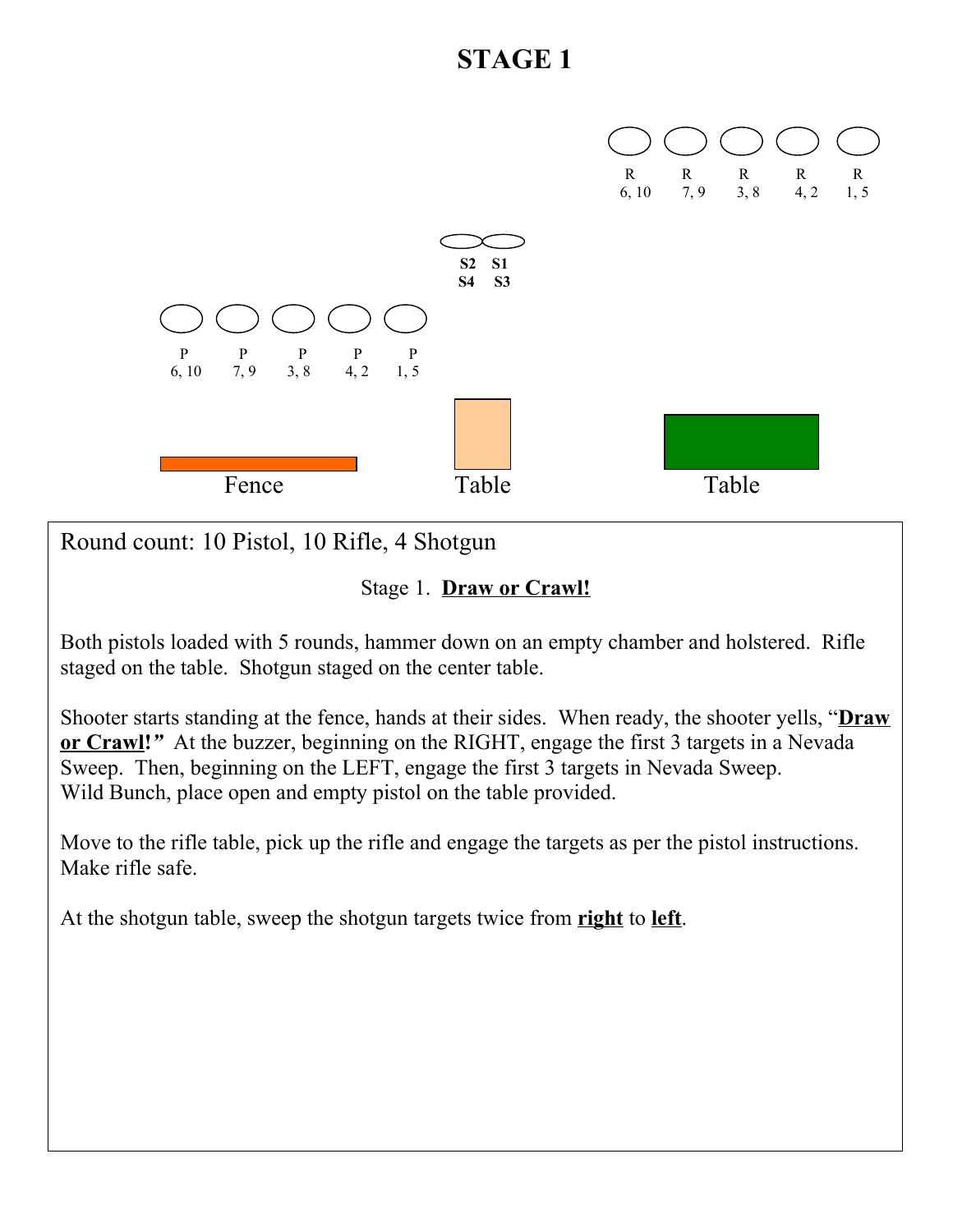

Round count: 10 Pistol, 10 Rifle, 4 Shotgun

#### Stage 2. **Let's get them!**

Both pistols loaded with 5 rounds, hammer down on an empty chamber and holstered. Rifle staged at the table. Shotgun staged open and empty at the center table.

Shooter starts standing at the rifle table, both hands touching their gun butts. When ready, the shooter yells, "**Let's get them!***"* At the buzzer, pick up the rifle and shoot the targets, by sweeping the targets from either end and then put 5 rounds on the center target. Make rifle safe.

 Move to the shotgun table, retrieve your shotgun and sweep the shotgun targets twice from **right** to **left**. Make shotgun safe.

 Move to the Fence. Engage the pistol targets, per your shooting category, in the same order as the rifle (does not have to mirror). Wild Bunch, show your pistol clear, pick up your long guns and proceed to the unloading table.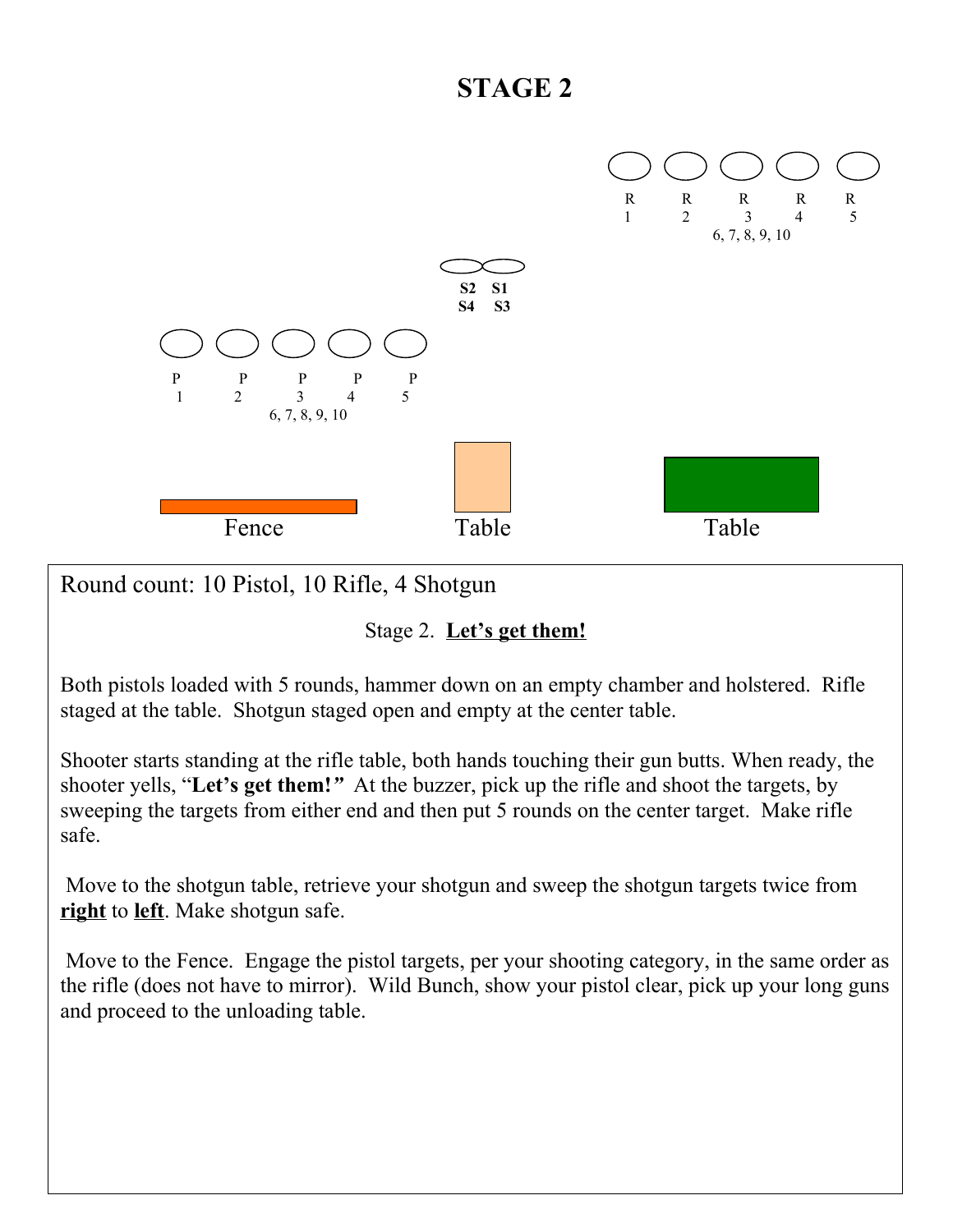

Round count: 10 Pistol, 10 Rifle, 4 Shotgun

#### Stage 3. **This is different!**

Both pistols loaded with 5 rounds, hammer down on an empty chamber and holstered. Rifle held at the table. Shotgun staged open and empty at the center table.

Shooter starts standing at the rifle table, rifle in hand. When ready, the shooter yells, "**This is different!***"* At the buzzer, engage the targets in a 1, 4, 2, 3 sweep from either end. Make rifle safe.

 Move to the shotgun table, retrieve your shotgun and sweep the shotgun targets twice from **right** to **left**. Make shotgun safe.

 Move to the Fence. Engage the pistol targets, per your shooting category, in the same order as the rifle (does not have to mirror). Wild Bunch, show your pistol clear, pick up your long guns and proceed to the unloading table.